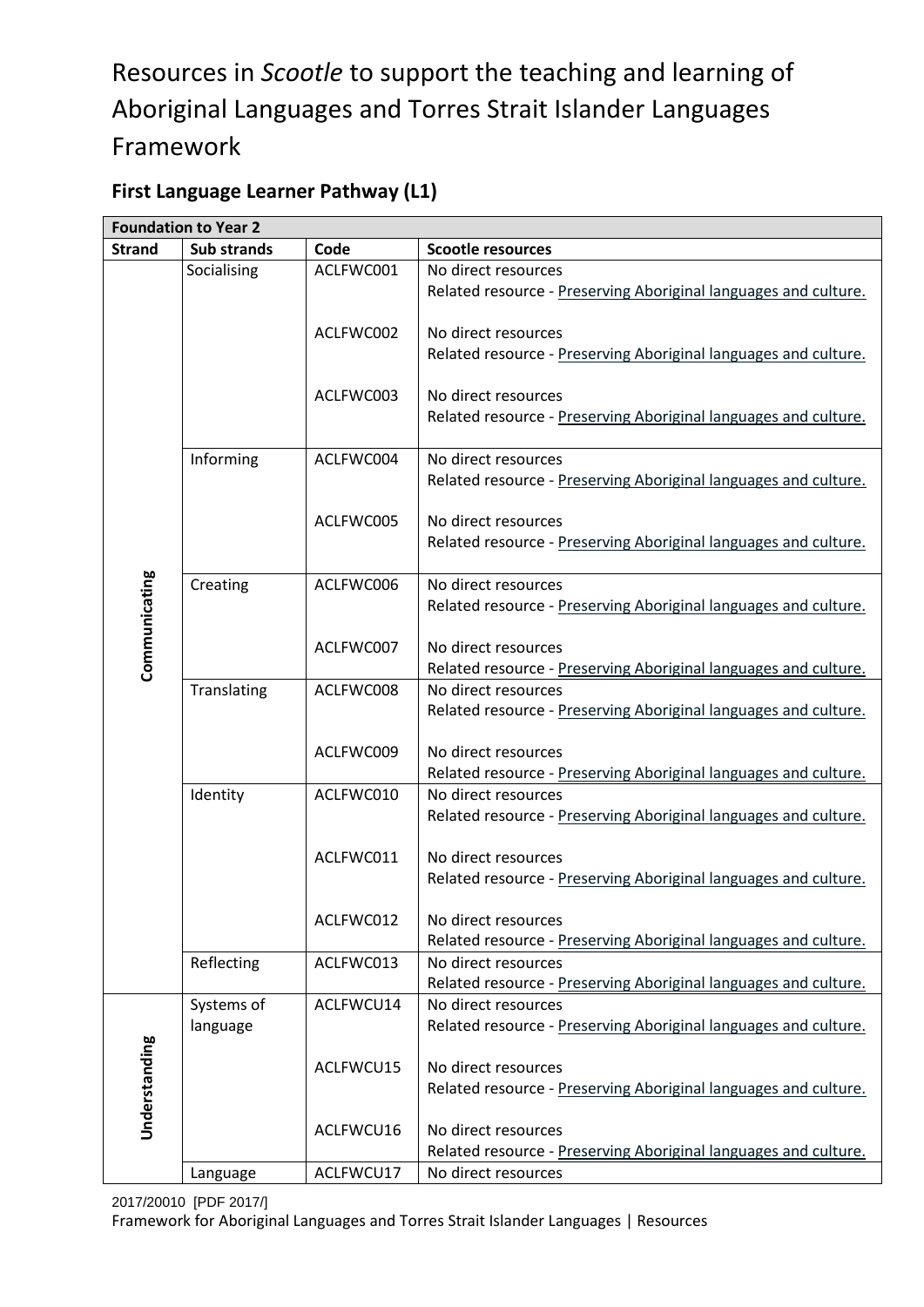| variation and<br>change |           | Related resource - Preserving Aboriginal languages and culture. |
|-------------------------|-----------|-----------------------------------------------------------------|
|                         | ACLFWCU18 | No direct resources                                             |
|                         |           | Related resource - Preserving Aboriginal languages and culture. |
| Language                | ACLFWCU19 | No direct resources                                             |
| awareness               |           | Related resource - Preserving Aboriginal languages and culture. |
|                         |           |                                                                 |
|                         | ACLFWCU20 | No direct resources                                             |
|                         |           | Related resource - Preserving Aboriginal languages and culture. |
| Role of                 | ACLFWCU21 | No direct resources                                             |
| language and            |           | Related resource - Preserving Aboriginal languages and culture. |
| culture                 |           |                                                                 |
| Role of                 | ACLEWCU22 | No direct resources                                             |
| language                |           | Related resource - Preserving Aboriginal languages and culture. |
| building                |           |                                                                 |

| Years 3 to 6  |             |           |                                                                                                                                                                                                                                                                     |  |  |
|---------------|-------------|-----------|---------------------------------------------------------------------------------------------------------------------------------------------------------------------------------------------------------------------------------------------------------------------|--|--|
| <b>Strand</b> | Sub strands | Code      | <b>Scootle resources</b>                                                                                                                                                                                                                                            |  |  |
|               | Socialising | ACLFWC023 | No direct resources<br>Related resource- Preserving Aboriginal languages and culture.<br>This online library provides teachers with resources to access<br>Aboriginal arts, culture and language centres; museums; mobile<br>applications and research information. |  |  |
|               |             | ACLFWC024 | No direct resources<br>Related resource- Preserving Aboriginal languages and culture.                                                                                                                                                                               |  |  |
|               |             | ACLFWC025 | No direct resources<br>Related resource- Preserving Aboriginal languages and culture.                                                                                                                                                                               |  |  |
|               | Informing   | ACLFWC026 | No direct resources<br>Related resource- Preserving Aboriginal languages and culture.                                                                                                                                                                               |  |  |
| Communicating |             | ACLFWC027 | No direct resources<br>Related resource- Preserving Aboriginal languages and culture.                                                                                                                                                                               |  |  |
|               | Creating    | ACLFWC028 | No direct resources<br>Related resource- Preserving Aboriginal languages and culture.                                                                                                                                                                               |  |  |
|               |             | ACLFWC029 | No direct resources<br>Related resource- Preserving Aboriginal languages and culture.                                                                                                                                                                               |  |  |
|               | Translating | ACLFWC030 | No direct resources<br>Related resource- Preserving Aboriginal languages and culture.                                                                                                                                                                               |  |  |
|               |             | ACLFWC031 | No direct resources<br>Related resource- Preserving Aboriginal languages and culture.                                                                                                                                                                               |  |  |
|               | Identity    | ACLFWC032 | No direct resources<br>Related resource- Preserving Aboriginal languages and culture.                                                                                                                                                                               |  |  |
|               |             | ACLFWC033 | No direct resources<br>Related resource- Preserving Aboriginal languages and culture.                                                                                                                                                                               |  |  |
|               |             | ACLFWC034 | No direct resources<br>Related resource- Preserving Aboriginal languages and culture.                                                                                                                                                                               |  |  |
|               | Reflecting  | ACLFWC035 | No direct resources<br>Related resource- Preserving Aboriginal languages and culture.                                                                                                                                                                               |  |  |
| <b>⊃ ㄷ ㅈ</b>  | Systems of  | ACLFWU036 | No direct resources                                                                                                                                                                                                                                                 |  |  |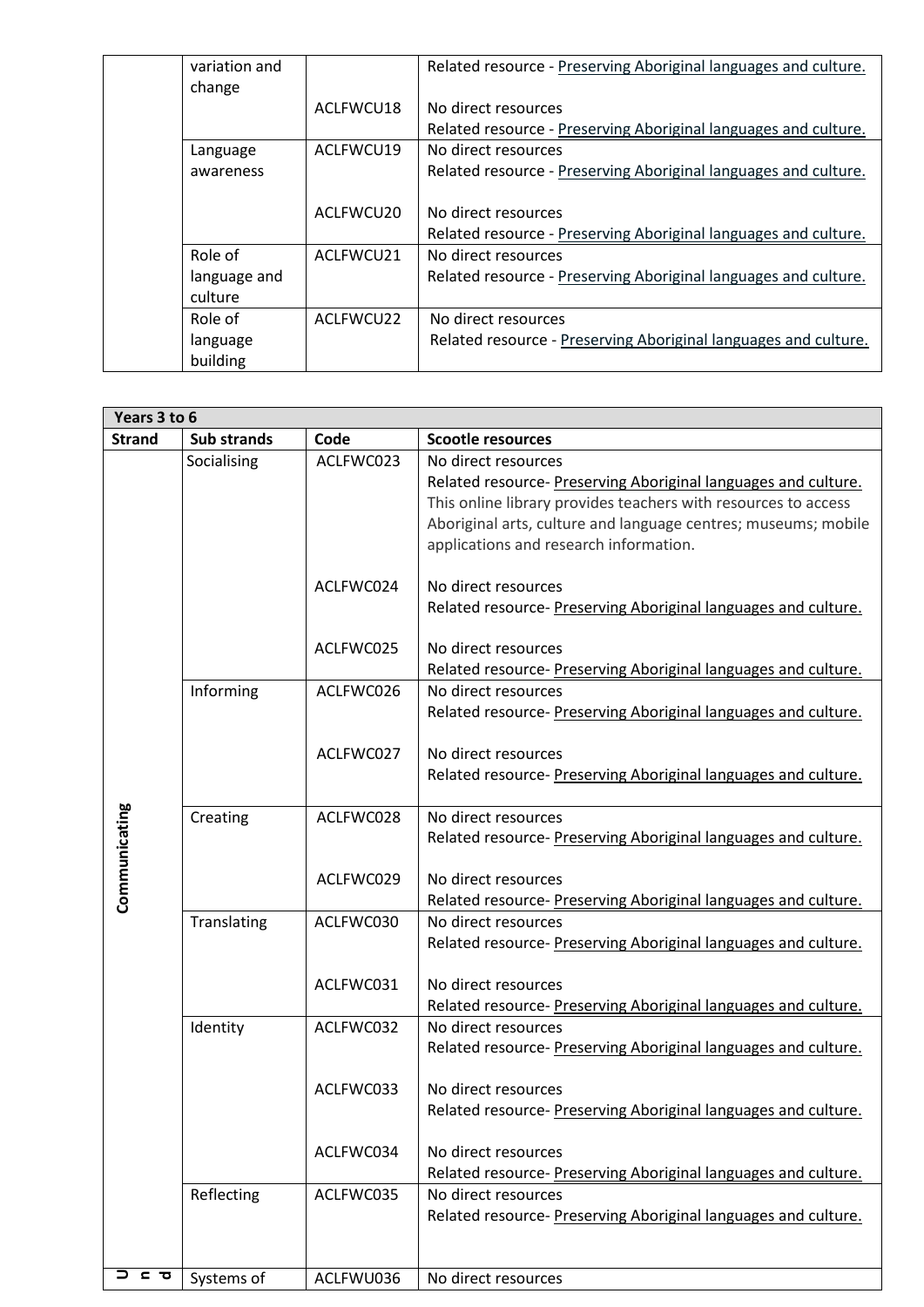| language      |           | Related resource- Preserving Aboriginal languages and culture. |
|---------------|-----------|----------------------------------------------------------------|
|               | ACLEWU037 | No direct resources                                            |
|               |           | Related resource- Preserving Aboriginal languages and culture. |
|               | ACLFWU038 | No direct resources                                            |
|               |           | Related resource- Preserving Aboriginal languages and culture. |
| Language      | ACLEWU039 | No direct resources                                            |
| variation and |           | Related resource- Preserving Aboriginal languages and culture. |
| change        |           |                                                                |
|               | ACLFWU040 | No direct resources                                            |
|               |           | Related resource- Preserving Aboriginal languages and culture. |
| Language      | ACLFWU041 | No direct resources                                            |
| awareness     |           | Related resource- Preserving Aboriginal languages and culture. |
|               |           |                                                                |
|               | ACLFWU042 | No direct resources                                            |
|               |           | Related resource- Preserving Aboriginal languages and culture. |
| Role of       | ACLFWU043 | No direct resources                                            |
| language and  |           | Related resource- Preserving Aboriginal languages and culture. |
| culture       |           |                                                                |
| Role of       | ACLFWU044 | No direct resources                                            |
| language      |           | Related resource- Preserving Aboriginal languages and culture. |
| building      |           |                                                                |

|               | Years 7 to 10 |           |                                                                |  |  |
|---------------|---------------|-----------|----------------------------------------------------------------|--|--|
| <b>Strand</b> | Sub strands   | Code      | <b>Scootle resources</b>                                       |  |  |
|               | Socialising   | ACLFWC045 | No direct resources                                            |  |  |
|               |               |           | Related resource- Preserving Aboriginal languages and culture. |  |  |
|               |               |           | This online library provides teachers with resources to access |  |  |
|               |               |           | Aboriginal arts, culture and language centres; museums; mobile |  |  |
|               |               |           | applications and research information.                         |  |  |
|               |               | ACLFWC046 | No direct resources                                            |  |  |
|               |               |           | Related resource- Preserving Aboriginal languages and culture. |  |  |
|               |               |           |                                                                |  |  |
|               |               | ACLFWC047 | No direct resources                                            |  |  |
|               |               |           | Related resource- Preserving Aboriginal languages and culture. |  |  |
|               | Informing     | ACLFWC048 | No direct resources                                            |  |  |
| Communicating |               |           | Related resource- Preserving Aboriginal languages and culture. |  |  |
|               |               | ACLFWC049 | No direct resources                                            |  |  |
|               |               |           | Related resource- Preserving Aboriginal languages and culture. |  |  |
|               | Creating      | ACLFWC050 | No direct resources                                            |  |  |
|               |               |           | Related resource- Preserving Aboriginal languages and culture. |  |  |
|               |               |           |                                                                |  |  |
|               |               | ACLFWC051 | No direct resources                                            |  |  |
|               |               |           | Related resource-Preserving Aboriginal languages and culture.  |  |  |
|               | Translating   | ACLFWC052 | No direct resources                                            |  |  |
|               |               |           | Related resource- Preserving Aboriginal languages and culture. |  |  |
|               |               | ACLFWC053 | No direct resources                                            |  |  |
|               |               |           | Related resource- Preserving Aboriginal languages and culture. |  |  |
|               | Identity      | ACLFWC054 | No direct resources                                            |  |  |
|               |               |           | Related resource- Preserving Aboriginal languages and culture. |  |  |
|               |               | ACLFWC055 | No direct resources                                            |  |  |
|               |               |           | Related resource- Preserving Aboriginal languages and culture. |  |  |
|               |               |           |                                                                |  |  |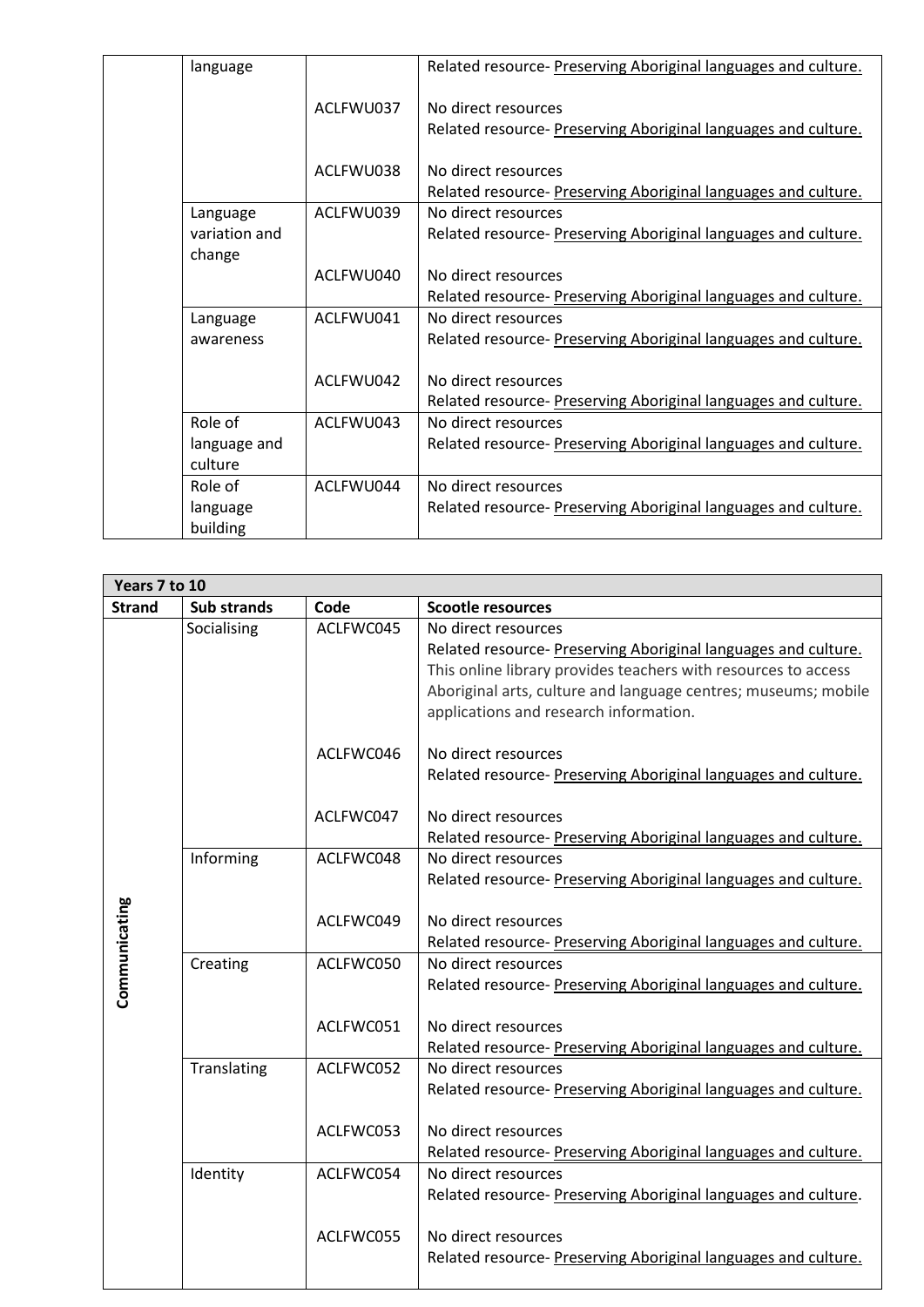|               |               | ACLFWC056 | No direct resources                                            |
|---------------|---------------|-----------|----------------------------------------------------------------|
|               |               |           | Related resource- Preserving Aboriginal languages and culture. |
|               | Reflecting    | ACLFWC057 | No direct resources                                            |
|               |               |           | Related resource- Preserving Aboriginal languages and culture. |
|               | Systems of    | ACLFWU058 | No direct resources                                            |
|               | language      |           | Related resource- Preserving Aboriginal languages and culture. |
|               |               |           |                                                                |
|               |               | ACLFWU059 | No direct resources                                            |
|               |               |           | Related resource- Preserving Aboriginal languages and culture. |
|               |               |           |                                                                |
|               |               | ACLFWU060 | No direct resources                                            |
|               |               |           | Related resource- Preserving Aboriginal languages and culture. |
|               | Language      | ACLFWU061 | No direct resources                                            |
|               | variation and |           | Related resource- Preserving Aboriginal languages and culture. |
|               | change        |           |                                                                |
|               |               | ACLFWU062 | No direct resources                                            |
| Understanding |               |           | Related resource- Preserving Aboriginal languages and culture. |
|               | Language      | ACLFWU063 | No direct resources                                            |
|               | awareness     |           | Related resource- Preserving Aboriginal languages and culture. |
|               |               |           |                                                                |
|               |               | ACLFWU064 | No direct resources                                            |
|               |               |           | Related resource- Preserving Aboriginal languages and culture. |
|               | Role of       | ACLFWU065 | No direct resources                                            |
|               | language and  |           | Related resource- Preserving Aboriginal languages and culture. |
|               | culture       |           |                                                                |
|               | Role of       | ACLFWU066 | No direct resources                                            |
|               | language      |           | Related resource- Preserving Aboriginal languages and culture. |
|               | building      |           |                                                                |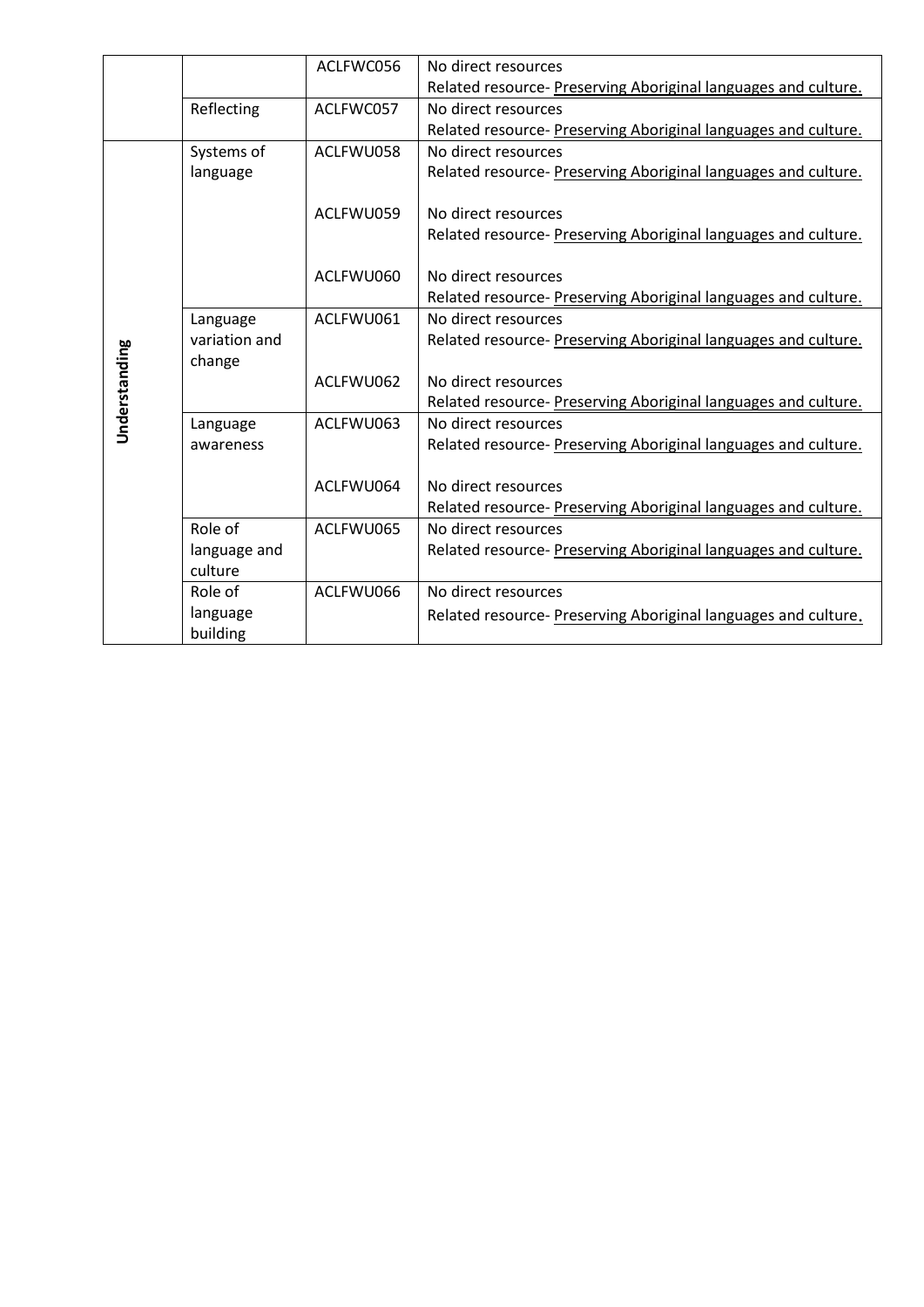# **Language Revival Learner Pathway (LR)**

| <b>Strand</b><br><b>Sub strands</b><br>Code<br><b>Scootle resources</b><br>Socialising<br>ACLFWC130<br>No direct resources<br>This online library provides teachers with resources to access<br>Aboriginal arts, culture and language centres; museums; mobile<br>applications and research information.<br>ACLFWC131<br>No direct resources<br>Related resource- Preserving Aboriginal languages and culture.<br>ACLFWC132<br>No direct resources<br>Related resource- Preserving Aboriginal languages and culture.<br>Informing<br>ACLFWC133<br>No direct resources<br>Related resource- Preserving Aboriginal languages and culture.<br>Communicating<br>ACLFWC134<br>No direct resources<br>Related resource- Preserving Aboriginal languages and culture.<br>ACLFWC135<br>Creating<br>No direct resources<br>Related resource- Preserving Aboriginal languages and culture.<br>ACLFWC136<br>No direct resources<br>Related resource- Preserving Aboriginal languages and culture.<br>Translating<br>ACLFWC137<br>No direct resources<br>Related resource- Preserving Aboriginal languages and culture.<br>ACLFWC138<br>No direct resources<br>Related resource-Preserving Aboriginal languages and culture.<br>ACLFWC139<br>Identity<br>No direct resources<br>Related resource-Preserving Aboriginal languages and culture.<br>Reflecting<br>No direct resources<br>ACLFWC140<br>Related resource-Preserving Aboriginal languages and culture.<br>Systems of<br>ACLFWU141<br>No direct resources<br>Related resource- Preserving Aboriginal languages and culture.<br>language |  | <b>Foundation to Year 2</b> |                                                                |
|--------------------------------------------------------------------------------------------------------------------------------------------------------------------------------------------------------------------------------------------------------------------------------------------------------------------------------------------------------------------------------------------------------------------------------------------------------------------------------------------------------------------------------------------------------------------------------------------------------------------------------------------------------------------------------------------------------------------------------------------------------------------------------------------------------------------------------------------------------------------------------------------------------------------------------------------------------------------------------------------------------------------------------------------------------------------------------------------------------------------------------------------------------------------------------------------------------------------------------------------------------------------------------------------------------------------------------------------------------------------------------------------------------------------------------------------------------------------------------------------------------------------------------------------------------------------------------------|--|-----------------------------|----------------------------------------------------------------|
|                                                                                                                                                                                                                                                                                                                                                                                                                                                                                                                                                                                                                                                                                                                                                                                                                                                                                                                                                                                                                                                                                                                                                                                                                                                                                                                                                                                                                                                                                                                                                                                      |  |                             |                                                                |
|                                                                                                                                                                                                                                                                                                                                                                                                                                                                                                                                                                                                                                                                                                                                                                                                                                                                                                                                                                                                                                                                                                                                                                                                                                                                                                                                                                                                                                                                                                                                                                                      |  |                             |                                                                |
|                                                                                                                                                                                                                                                                                                                                                                                                                                                                                                                                                                                                                                                                                                                                                                                                                                                                                                                                                                                                                                                                                                                                                                                                                                                                                                                                                                                                                                                                                                                                                                                      |  |                             | Related resource- Preserving Aboriginal languages and culture. |
|                                                                                                                                                                                                                                                                                                                                                                                                                                                                                                                                                                                                                                                                                                                                                                                                                                                                                                                                                                                                                                                                                                                                                                                                                                                                                                                                                                                                                                                                                                                                                                                      |  |                             |                                                                |
|                                                                                                                                                                                                                                                                                                                                                                                                                                                                                                                                                                                                                                                                                                                                                                                                                                                                                                                                                                                                                                                                                                                                                                                                                                                                                                                                                                                                                                                                                                                                                                                      |  |                             |                                                                |
|                                                                                                                                                                                                                                                                                                                                                                                                                                                                                                                                                                                                                                                                                                                                                                                                                                                                                                                                                                                                                                                                                                                                                                                                                                                                                                                                                                                                                                                                                                                                                                                      |  |                             |                                                                |
|                                                                                                                                                                                                                                                                                                                                                                                                                                                                                                                                                                                                                                                                                                                                                                                                                                                                                                                                                                                                                                                                                                                                                                                                                                                                                                                                                                                                                                                                                                                                                                                      |  |                             |                                                                |
|                                                                                                                                                                                                                                                                                                                                                                                                                                                                                                                                                                                                                                                                                                                                                                                                                                                                                                                                                                                                                                                                                                                                                                                                                                                                                                                                                                                                                                                                                                                                                                                      |  |                             |                                                                |
|                                                                                                                                                                                                                                                                                                                                                                                                                                                                                                                                                                                                                                                                                                                                                                                                                                                                                                                                                                                                                                                                                                                                                                                                                                                                                                                                                                                                                                                                                                                                                                                      |  |                             |                                                                |
|                                                                                                                                                                                                                                                                                                                                                                                                                                                                                                                                                                                                                                                                                                                                                                                                                                                                                                                                                                                                                                                                                                                                                                                                                                                                                                                                                                                                                                                                                                                                                                                      |  |                             |                                                                |
|                                                                                                                                                                                                                                                                                                                                                                                                                                                                                                                                                                                                                                                                                                                                                                                                                                                                                                                                                                                                                                                                                                                                                                                                                                                                                                                                                                                                                                                                                                                                                                                      |  |                             |                                                                |
|                                                                                                                                                                                                                                                                                                                                                                                                                                                                                                                                                                                                                                                                                                                                                                                                                                                                                                                                                                                                                                                                                                                                                                                                                                                                                                                                                                                                                                                                                                                                                                                      |  |                             |                                                                |
|                                                                                                                                                                                                                                                                                                                                                                                                                                                                                                                                                                                                                                                                                                                                                                                                                                                                                                                                                                                                                                                                                                                                                                                                                                                                                                                                                                                                                                                                                                                                                                                      |  |                             |                                                                |
|                                                                                                                                                                                                                                                                                                                                                                                                                                                                                                                                                                                                                                                                                                                                                                                                                                                                                                                                                                                                                                                                                                                                                                                                                                                                                                                                                                                                                                                                                                                                                                                      |  |                             |                                                                |
|                                                                                                                                                                                                                                                                                                                                                                                                                                                                                                                                                                                                                                                                                                                                                                                                                                                                                                                                                                                                                                                                                                                                                                                                                                                                                                                                                                                                                                                                                                                                                                                      |  |                             |                                                                |
|                                                                                                                                                                                                                                                                                                                                                                                                                                                                                                                                                                                                                                                                                                                                                                                                                                                                                                                                                                                                                                                                                                                                                                                                                                                                                                                                                                                                                                                                                                                                                                                      |  |                             |                                                                |
|                                                                                                                                                                                                                                                                                                                                                                                                                                                                                                                                                                                                                                                                                                                                                                                                                                                                                                                                                                                                                                                                                                                                                                                                                                                                                                                                                                                                                                                                                                                                                                                      |  |                             |                                                                |
|                                                                                                                                                                                                                                                                                                                                                                                                                                                                                                                                                                                                                                                                                                                                                                                                                                                                                                                                                                                                                                                                                                                                                                                                                                                                                                                                                                                                                                                                                                                                                                                      |  |                             |                                                                |
|                                                                                                                                                                                                                                                                                                                                                                                                                                                                                                                                                                                                                                                                                                                                                                                                                                                                                                                                                                                                                                                                                                                                                                                                                                                                                                                                                                                                                                                                                                                                                                                      |  |                             |                                                                |
|                                                                                                                                                                                                                                                                                                                                                                                                                                                                                                                                                                                                                                                                                                                                                                                                                                                                                                                                                                                                                                                                                                                                                                                                                                                                                                                                                                                                                                                                                                                                                                                      |  |                             |                                                                |
|                                                                                                                                                                                                                                                                                                                                                                                                                                                                                                                                                                                                                                                                                                                                                                                                                                                                                                                                                                                                                                                                                                                                                                                                                                                                                                                                                                                                                                                                                                                                                                                      |  |                             |                                                                |
|                                                                                                                                                                                                                                                                                                                                                                                                                                                                                                                                                                                                                                                                                                                                                                                                                                                                                                                                                                                                                                                                                                                                                                                                                                                                                                                                                                                                                                                                                                                                                                                      |  |                             |                                                                |
|                                                                                                                                                                                                                                                                                                                                                                                                                                                                                                                                                                                                                                                                                                                                                                                                                                                                                                                                                                                                                                                                                                                                                                                                                                                                                                                                                                                                                                                                                                                                                                                      |  |                             |                                                                |
|                                                                                                                                                                                                                                                                                                                                                                                                                                                                                                                                                                                                                                                                                                                                                                                                                                                                                                                                                                                                                                                                                                                                                                                                                                                                                                                                                                                                                                                                                                                                                                                      |  |                             |                                                                |
|                                                                                                                                                                                                                                                                                                                                                                                                                                                                                                                                                                                                                                                                                                                                                                                                                                                                                                                                                                                                                                                                                                                                                                                                                                                                                                                                                                                                                                                                                                                                                                                      |  |                             |                                                                |
|                                                                                                                                                                                                                                                                                                                                                                                                                                                                                                                                                                                                                                                                                                                                                                                                                                                                                                                                                                                                                                                                                                                                                                                                                                                                                                                                                                                                                                                                                                                                                                                      |  |                             |                                                                |
|                                                                                                                                                                                                                                                                                                                                                                                                                                                                                                                                                                                                                                                                                                                                                                                                                                                                                                                                                                                                                                                                                                                                                                                                                                                                                                                                                                                                                                                                                                                                                                                      |  |                             |                                                                |
|                                                                                                                                                                                                                                                                                                                                                                                                                                                                                                                                                                                                                                                                                                                                                                                                                                                                                                                                                                                                                                                                                                                                                                                                                                                                                                                                                                                                                                                                                                                                                                                      |  |                             |                                                                |
|                                                                                                                                                                                                                                                                                                                                                                                                                                                                                                                                                                                                                                                                                                                                                                                                                                                                                                                                                                                                                                                                                                                                                                                                                                                                                                                                                                                                                                                                                                                                                                                      |  |                             |                                                                |
|                                                                                                                                                                                                                                                                                                                                                                                                                                                                                                                                                                                                                                                                                                                                                                                                                                                                                                                                                                                                                                                                                                                                                                                                                                                                                                                                                                                                                                                                                                                                                                                      |  |                             |                                                                |
|                                                                                                                                                                                                                                                                                                                                                                                                                                                                                                                                                                                                                                                                                                                                                                                                                                                                                                                                                                                                                                                                                                                                                                                                                                                                                                                                                                                                                                                                                                                                                                                      |  |                             |                                                                |
|                                                                                                                                                                                                                                                                                                                                                                                                                                                                                                                                                                                                                                                                                                                                                                                                                                                                                                                                                                                                                                                                                                                                                                                                                                                                                                                                                                                                                                                                                                                                                                                      |  |                             |                                                                |
|                                                                                                                                                                                                                                                                                                                                                                                                                                                                                                                                                                                                                                                                                                                                                                                                                                                                                                                                                                                                                                                                                                                                                                                                                                                                                                                                                                                                                                                                                                                                                                                      |  |                             |                                                                |
|                                                                                                                                                                                                                                                                                                                                                                                                                                                                                                                                                                                                                                                                                                                                                                                                                                                                                                                                                                                                                                                                                                                                                                                                                                                                                                                                                                                                                                                                                                                                                                                      |  |                             |                                                                |
|                                                                                                                                                                                                                                                                                                                                                                                                                                                                                                                                                                                                                                                                                                                                                                                                                                                                                                                                                                                                                                                                                                                                                                                                                                                                                                                                                                                                                                                                                                                                                                                      |  |                             |                                                                |
| ACLFWU142<br>No direct resources                                                                                                                                                                                                                                                                                                                                                                                                                                                                                                                                                                                                                                                                                                                                                                                                                                                                                                                                                                                                                                                                                                                                                                                                                                                                                                                                                                                                                                                                                                                                                     |  |                             |                                                                |
|                                                                                                                                                                                                                                                                                                                                                                                                                                                                                                                                                                                                                                                                                                                                                                                                                                                                                                                                                                                                                                                                                                                                                                                                                                                                                                                                                                                                                                                                                                                                                                                      |  |                             | Related resource- Preserving Aboriginal languages and culture. |
|                                                                                                                                                                                                                                                                                                                                                                                                                                                                                                                                                                                                                                                                                                                                                                                                                                                                                                                                                                                                                                                                                                                                                                                                                                                                                                                                                                                                                                                                                                                                                                                      |  |                             |                                                                |
| ACLFWU143<br>No direct resources                                                                                                                                                                                                                                                                                                                                                                                                                                                                                                                                                                                                                                                                                                                                                                                                                                                                                                                                                                                                                                                                                                                                                                                                                                                                                                                                                                                                                                                                                                                                                     |  |                             |                                                                |
|                                                                                                                                                                                                                                                                                                                                                                                                                                                                                                                                                                                                                                                                                                                                                                                                                                                                                                                                                                                                                                                                                                                                                                                                                                                                                                                                                                                                                                                                                                                                                                                      |  |                             | Related resource- Preserving Aboriginal languages and culture. |
|                                                                                                                                                                                                                                                                                                                                                                                                                                                                                                                                                                                                                                                                                                                                                                                                                                                                                                                                                                                                                                                                                                                                                                                                                                                                                                                                                                                                                                                                                                                                                                                      |  |                             |                                                                |
| ACLFWU144<br>No direct resources                                                                                                                                                                                                                                                                                                                                                                                                                                                                                                                                                                                                                                                                                                                                                                                                                                                                                                                                                                                                                                                                                                                                                                                                                                                                                                                                                                                                                                                                                                                                                     |  |                             |                                                                |
| Understanding<br>Related resource- Preserving Aboriginal languages and culture.                                                                                                                                                                                                                                                                                                                                                                                                                                                                                                                                                                                                                                                                                                                                                                                                                                                                                                                                                                                                                                                                                                                                                                                                                                                                                                                                                                                                                                                                                                      |  |                             |                                                                |
| ACLFWU145<br>No direct resources<br>Language                                                                                                                                                                                                                                                                                                                                                                                                                                                                                                                                                                                                                                                                                                                                                                                                                                                                                                                                                                                                                                                                                                                                                                                                                                                                                                                                                                                                                                                                                                                                         |  |                             |                                                                |
| variation and                                                                                                                                                                                                                                                                                                                                                                                                                                                                                                                                                                                                                                                                                                                                                                                                                                                                                                                                                                                                                                                                                                                                                                                                                                                                                                                                                                                                                                                                                                                                                                        |  |                             | Related resource- Preserving Aboriginal languages and culture. |
| change                                                                                                                                                                                                                                                                                                                                                                                                                                                                                                                                                                                                                                                                                                                                                                                                                                                                                                                                                                                                                                                                                                                                                                                                                                                                                                                                                                                                                                                                                                                                                                               |  |                             |                                                                |
| ACLFWU146<br>No direct resources                                                                                                                                                                                                                                                                                                                                                                                                                                                                                                                                                                                                                                                                                                                                                                                                                                                                                                                                                                                                                                                                                                                                                                                                                                                                                                                                                                                                                                                                                                                                                     |  |                             |                                                                |
| Related resource-Preserving Aboriginal languages and culture.                                                                                                                                                                                                                                                                                                                                                                                                                                                                                                                                                                                                                                                                                                                                                                                                                                                                                                                                                                                                                                                                                                                                                                                                                                                                                                                                                                                                                                                                                                                        |  |                             |                                                                |
| ACLFWU147<br>No direct resources<br>Language                                                                                                                                                                                                                                                                                                                                                                                                                                                                                                                                                                                                                                                                                                                                                                                                                                                                                                                                                                                                                                                                                                                                                                                                                                                                                                                                                                                                                                                                                                                                         |  |                             |                                                                |
| awareness                                                                                                                                                                                                                                                                                                                                                                                                                                                                                                                                                                                                                                                                                                                                                                                                                                                                                                                                                                                                                                                                                                                                                                                                                                                                                                                                                                                                                                                                                                                                                                            |  |                             | Related resource- Preserving Aboriginal languages and culture. |
|                                                                                                                                                                                                                                                                                                                                                                                                                                                                                                                                                                                                                                                                                                                                                                                                                                                                                                                                                                                                                                                                                                                                                                                                                                                                                                                                                                                                                                                                                                                                                                                      |  |                             |                                                                |
| ACLFWU148<br>No direct resources                                                                                                                                                                                                                                                                                                                                                                                                                                                                                                                                                                                                                                                                                                                                                                                                                                                                                                                                                                                                                                                                                                                                                                                                                                                                                                                                                                                                                                                                                                                                                     |  |                             |                                                                |
| Related resource-Preserving Aboriginal languages and culture.                                                                                                                                                                                                                                                                                                                                                                                                                                                                                                                                                                                                                                                                                                                                                                                                                                                                                                                                                                                                                                                                                                                                                                                                                                                                                                                                                                                                                                                                                                                        |  |                             |                                                                |
| Role of<br>ACLFWU149<br>No direct resources                                                                                                                                                                                                                                                                                                                                                                                                                                                                                                                                                                                                                                                                                                                                                                                                                                                                                                                                                                                                                                                                                                                                                                                                                                                                                                                                                                                                                                                                                                                                          |  |                             |                                                                |
| language and                                                                                                                                                                                                                                                                                                                                                                                                                                                                                                                                                                                                                                                                                                                                                                                                                                                                                                                                                                                                                                                                                                                                                                                                                                                                                                                                                                                                                                                                                                                                                                         |  |                             | Related resource- Preserving Aboriginal languages and culture. |
| culture                                                                                                                                                                                                                                                                                                                                                                                                                                                                                                                                                                                                                                                                                                                                                                                                                                                                                                                                                                                                                                                                                                                                                                                                                                                                                                                                                                                                                                                                                                                                                                              |  |                             |                                                                |
| Role of<br>ACLFWU150<br>No direct resources                                                                                                                                                                                                                                                                                                                                                                                                                                                                                                                                                                                                                                                                                                                                                                                                                                                                                                                                                                                                                                                                                                                                                                                                                                                                                                                                                                                                                                                                                                                                          |  |                             |                                                                |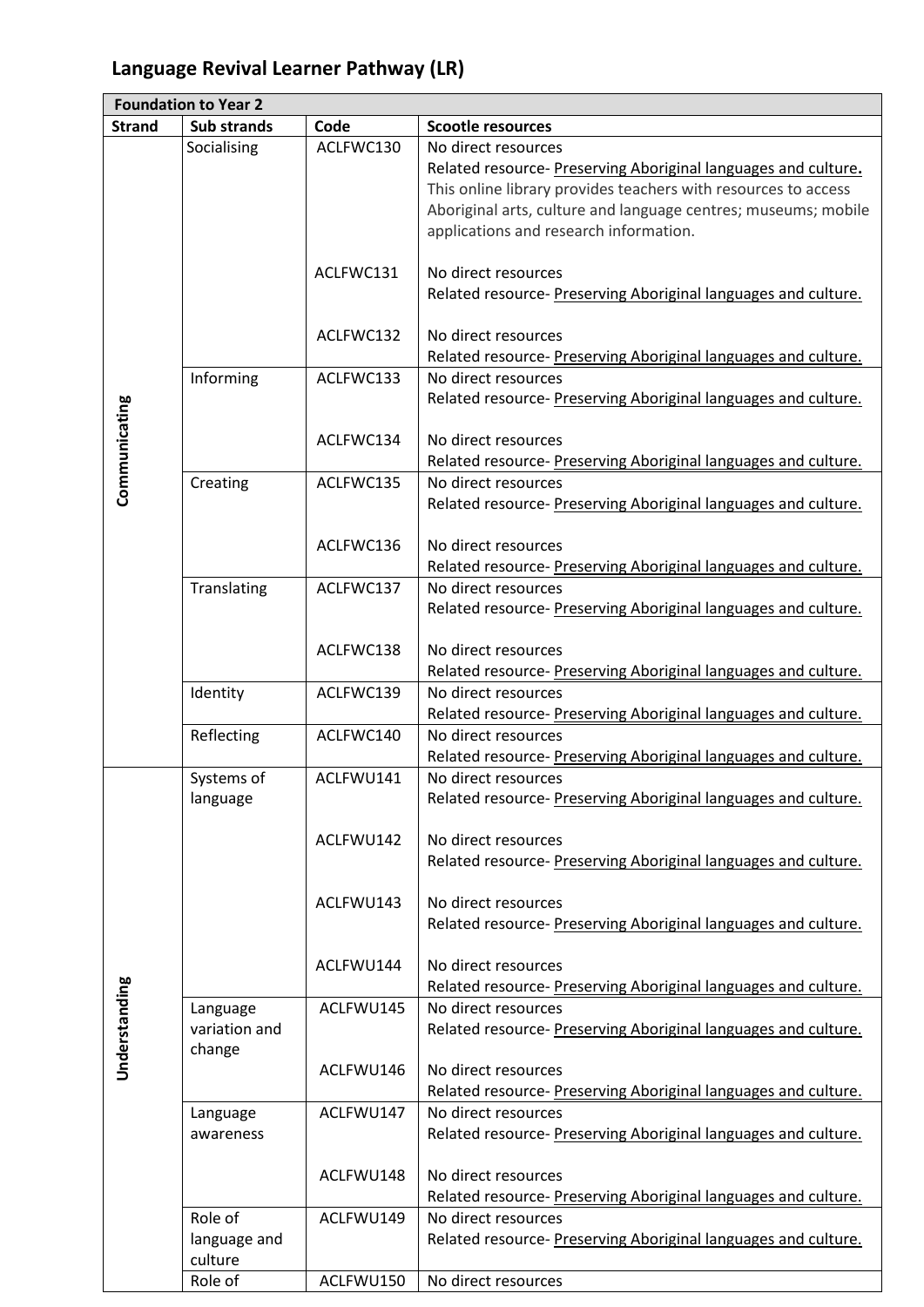| language<br>building |           | Related resource- Preserving Aboriginal languages and culture. |
|----------------------|-----------|----------------------------------------------------------------|
|                      | ACLFWU151 | No direct resources                                            |
|                      |           | Related resource- Preserving Aboriginal languages and culture. |

| Years 3 to 6  |                                     |           |                                                                                                                                                                                                                                                                     |
|---------------|-------------------------------------|-----------|---------------------------------------------------------------------------------------------------------------------------------------------------------------------------------------------------------------------------------------------------------------------|
| <b>Strand</b> | Sub strands                         | Code      | <b>Scootle resources</b>                                                                                                                                                                                                                                            |
|               | Socialising                         | ACLFWC152 | No direct resources<br>Related resource- Preserving Aboriginal languages and culture.<br>This online library provides teachers with resources to access<br>Aboriginal arts, culture and language centres; museums; mobile<br>applications and research information. |
|               |                                     | ACLFWC153 | No direct resources<br>Related resource- Preserving Aboriginal languages and culture.                                                                                                                                                                               |
|               |                                     | ACLFWC154 | No direct resources<br>Related resource- Preserving Aboriginal languages and culture.                                                                                                                                                                               |
|               | Informing                           | ACLFWC155 | No direct resources<br>Related resource- Preserving Aboriginal languages and culture.                                                                                                                                                                               |
| Communicating |                                     | ACLFWC156 | No direct resources<br>Related resource- Preserving Aboriginal languages and culture.                                                                                                                                                                               |
|               | Creating                            | ACLFWC157 | No direct resources<br>Related resource- Preserving Aboriginal languages and culture.                                                                                                                                                                               |
|               |                                     | ACLFWC158 | No direct resources<br>Related resource- Preserving Aboriginal languages and culture.                                                                                                                                                                               |
|               | Translating                         | ACLFWC159 | No direct resources<br>Related resource- Preserving Aboriginal languages and culture.                                                                                                                                                                               |
|               |                                     | ACLFWC160 | No direct resources<br>Related resource- Preserving Aboriginal languages and culture.                                                                                                                                                                               |
|               | Identity                            | ACLFWC161 | No direct resources<br>Related resource- Preserving Aboriginal languages and culture.                                                                                                                                                                               |
|               | Reflecting                          | ACLFWC162 | No direct resources<br>Related resource- Preserving Aboriginal languages and culture.                                                                                                                                                                               |
| Understanding | Systems of<br>language              | ACLFWU163 | No direct resources<br>Related resource- Preserving Aboriginal languages and culture.                                                                                                                                                                               |
|               |                                     | ACLFWU164 | No direct resources<br>Related resource- Preserving Aboriginal languages and culture.                                                                                                                                                                               |
|               |                                     | ACLFWU165 | No direct resources<br>Related resource- Preserving Aboriginal languages and culture.                                                                                                                                                                               |
|               |                                     | ACLFWU166 | No direct resources<br>Related resource- Preserving Aboriginal languages and culture.                                                                                                                                                                               |
|               | Language<br>variation and<br>change | ACLFWU167 | No direct resources<br>Related resource- Preserving Aboriginal languages and culture.                                                                                                                                                                               |
|               |                                     | ACLFWU168 | No direct resources<br>Related resource- Preserving Aboriginal languages and culture.                                                                                                                                                                               |
|               | Language<br>awareness               | ACLFWU169 | No direct resources<br>Related resource- Preserving Aboriginal languages and culture.                                                                                                                                                                               |
|               |                                     | ACLFWU170 | No direct resources<br>Related resource- Preserving Aboriginal languages and culture.                                                                                                                                                                               |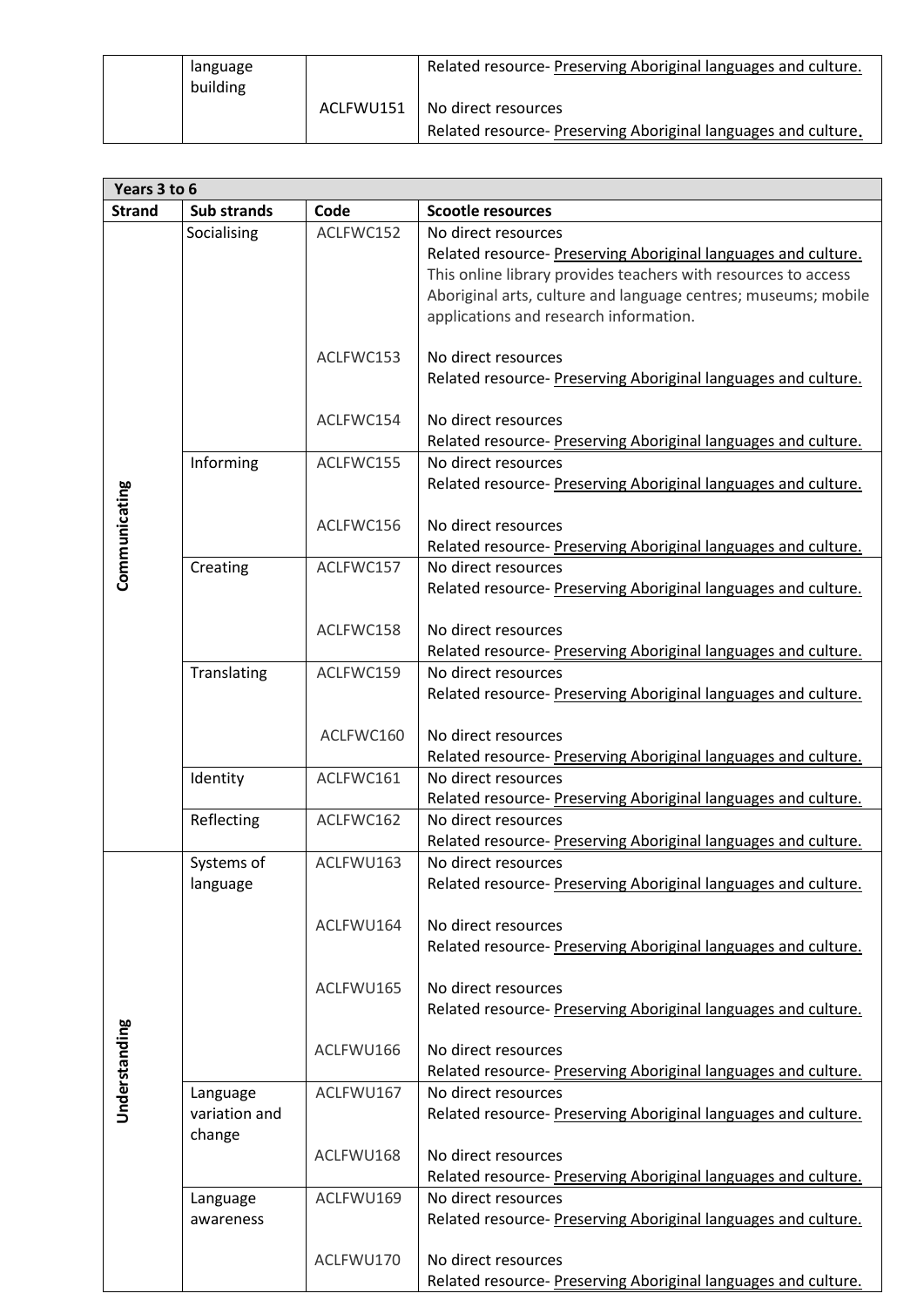| Role of      | ACLFWU171 | No direct resources                                            |
|--------------|-----------|----------------------------------------------------------------|
| language and |           | Related resource- Preserving Aboriginal languages and culture. |
| culture      |           |                                                                |
| Role of      | ACLFWU172 | No direct resources                                            |
| language     |           | Related resource- Preserving Aboriginal languages and culture. |
| building     |           |                                                                |
|              | ACLFWU173 | No direct resources                                            |
|              |           | Related resource- Preserving Aboriginal languages and culture. |

| Years 7 to 10 |                    |           |                                                                |  |  |
|---------------|--------------------|-----------|----------------------------------------------------------------|--|--|
| <b>Strand</b> | <b>Sub strands</b> | Code      | <b>Scootle resources</b>                                       |  |  |
|               | Socialising        | ACLFWC174 | No direct resources                                            |  |  |
|               |                    |           | Related resource- Preserving Aboriginal languages and culture. |  |  |
|               |                    |           | This online library provides teachers with resources to access |  |  |
|               |                    |           | Aboriginal arts, culture and language centres; museums; mobile |  |  |
|               |                    |           | applications and research information.                         |  |  |
|               |                    |           |                                                                |  |  |
|               |                    | ACLFWC175 | No direct resources                                            |  |  |
|               |                    |           | Related resource- Preserving Aboriginal languages and culture. |  |  |
|               |                    | ACLFWC176 | No direct resources                                            |  |  |
|               |                    |           | Related resource- Preserving Aboriginal languages and culture. |  |  |
|               | Informing          | ACLFWC177 | No direct resources                                            |  |  |
|               |                    |           | Related resource- Preserving Aboriginal languages and culture. |  |  |
|               |                    |           |                                                                |  |  |
|               |                    | ACLFWC178 | No direct resources                                            |  |  |
| Communicating |                    |           | Related resource- Preserving Aboriginal languages and culture. |  |  |
|               | Creating           | ACLFWC179 | No direct resources                                            |  |  |
|               |                    |           | Related resource- Preserving Aboriginal languages and culture. |  |  |
|               |                    |           |                                                                |  |  |
|               |                    | ACLFWC180 | No direct resources                                            |  |  |
|               |                    |           | Related resource- Preserving Aboriginal languages and culture. |  |  |
|               | Translating        | ACLFWC181 | No direct resources                                            |  |  |
|               |                    |           | Related resource- Preserving Aboriginal languages and culture. |  |  |
|               |                    | ACLFWC182 | No direct resources                                            |  |  |
|               |                    |           | Related resource- Preserving Aboriginal languages and culture. |  |  |
|               | Identity           | ACLFWC183 | No direct resources                                            |  |  |
|               |                    |           | Related resource- Preserving Aboriginal languages and culture. |  |  |
|               | Reflecting         | ACLFWC184 | No direct resources                                            |  |  |
|               |                    |           | Related resource- Preserving Aboriginal languages and culture. |  |  |
|               | Systems of         | ACLFWU185 | No direct resources                                            |  |  |
|               | language           |           | Related resource- Preserving Aboriginal languages and culture. |  |  |
|               |                    |           |                                                                |  |  |
|               |                    | ACLFWU186 | No direct resources                                            |  |  |
|               |                    |           | Related resource- Preserving Aboriginal languages and culture. |  |  |
|               |                    |           |                                                                |  |  |
|               |                    | ACLFWU187 | No direct resources                                            |  |  |
|               |                    |           | Related resource- Preserving Aboriginal languages and culture. |  |  |
| Understanding |                    | ACLFWU188 | No direct resources                                            |  |  |
|               |                    |           | Related resource- Preserving Aboriginal languages and culture. |  |  |
|               |                    |           |                                                                |  |  |
|               |                    |           |                                                                |  |  |
|               | Language           | ACLFWU189 | No direct resources                                            |  |  |
|               | variation and      |           | Related resource- Preserving Aboriginal languages and culture. |  |  |
|               | change             |           |                                                                |  |  |
|               |                    | ACLFWU190 | No direct resources.                                           |  |  |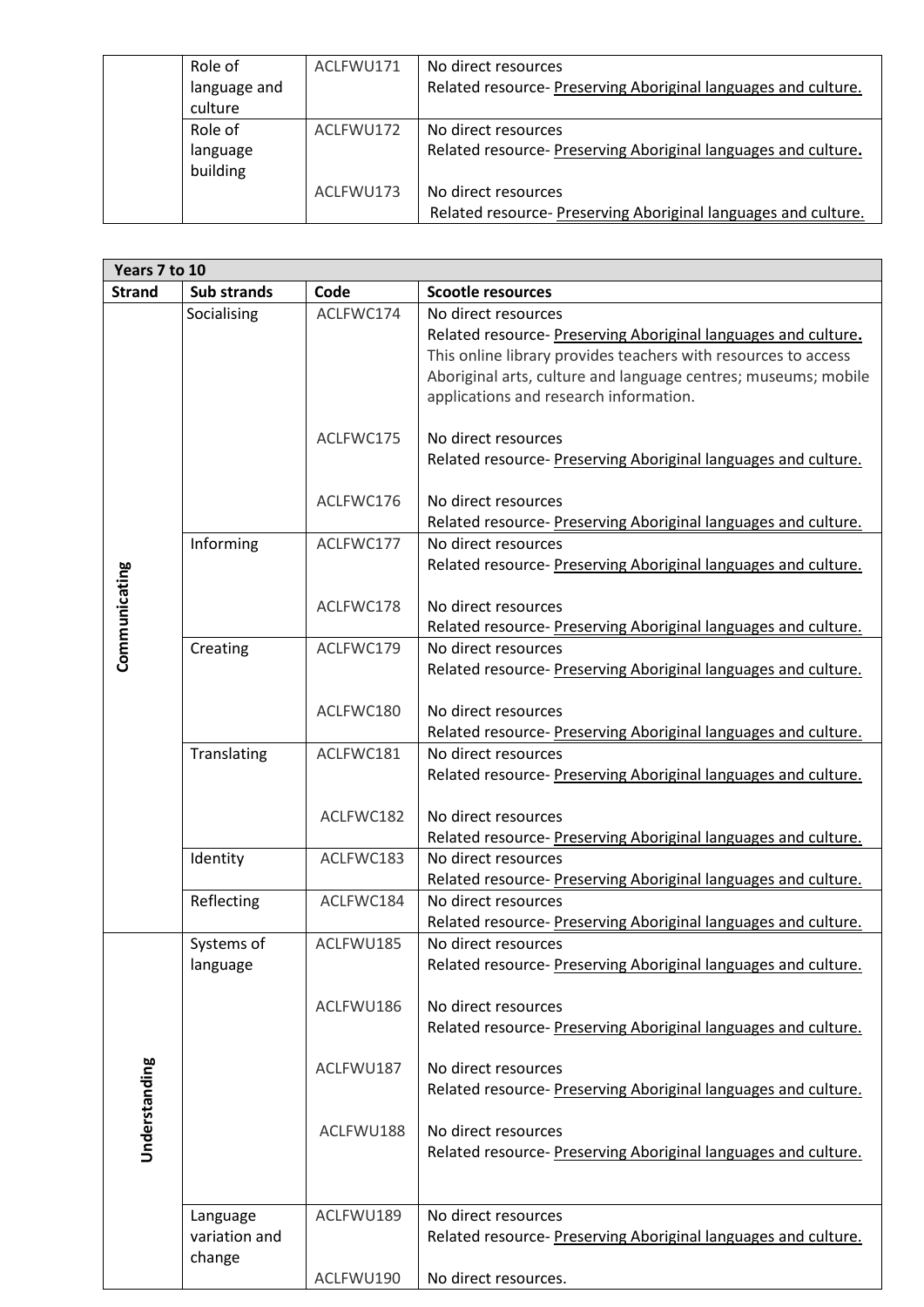|  |              |           | Related resource- Preserving Aboriginal languages and culture. |
|--|--------------|-----------|----------------------------------------------------------------|
|  | Language     | ACLFWU191 | No direct resources                                            |
|  | awareness    |           | Related resource- Preserving Aboriginal languages and culture. |
|  |              |           |                                                                |
|  |              | ACLFWU192 | No direct resources                                            |
|  |              |           | Related resource- Preserving Aboriginal languages and culture. |
|  | Role of      | ACLEWU193 | No direct resources                                            |
|  | language and |           | Related resource- Preserving Aboriginal languages and culture. |
|  | culture      |           |                                                                |
|  | Role of      | ACLEWU194 | No direct resources                                            |
|  | language     |           | Related resource- Preserving Aboriginal languages and culture. |
|  | building     |           |                                                                |
|  |              | ACLEWU195 | No direct resources                                            |
|  |              |           | Related resource- Preserving Aboriginal languages and culture. |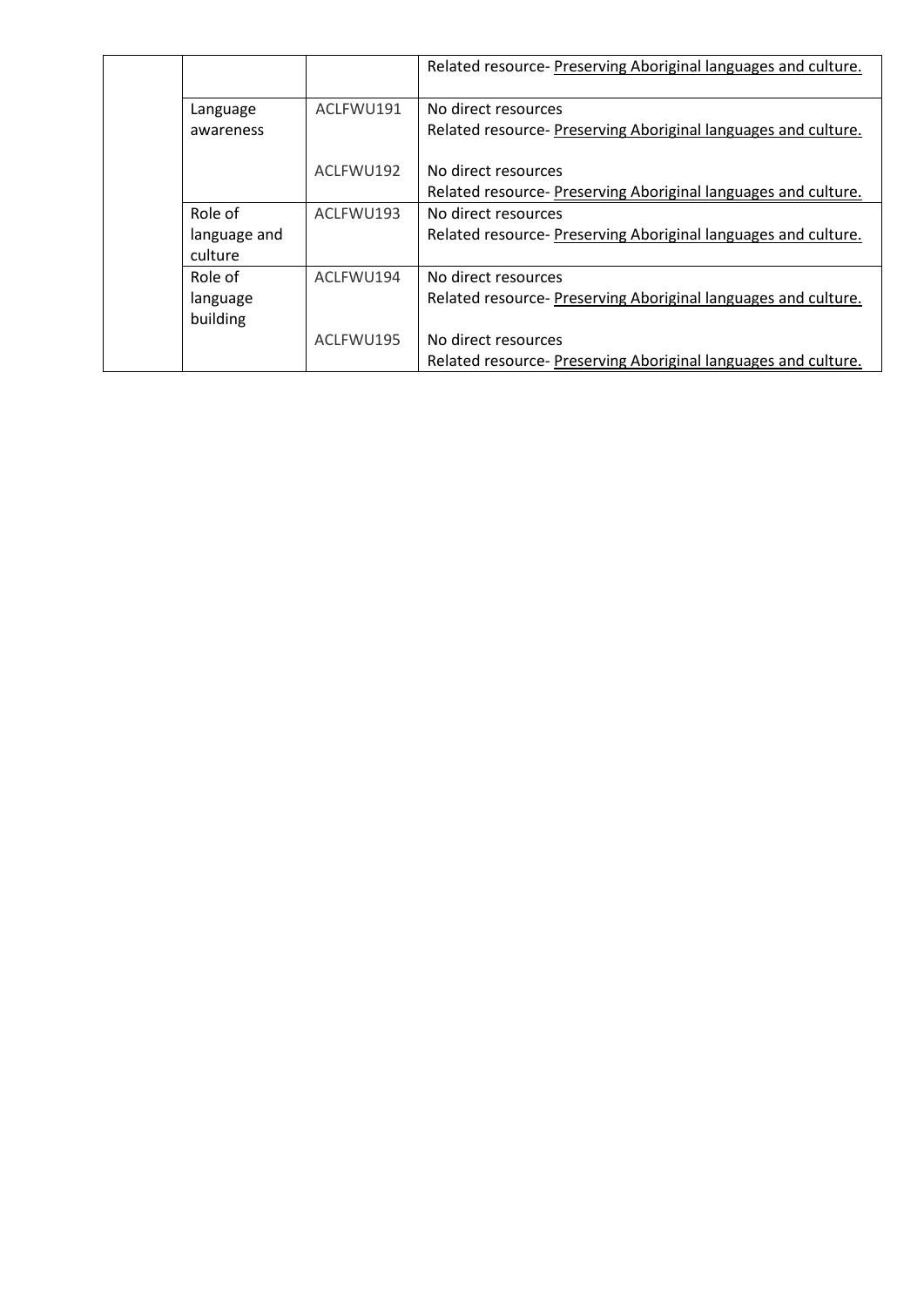## **Second Language Learner Pathway (L2)**

| <b>Foundation to Year 2</b> |                    |           |                                                                |
|-----------------------------|--------------------|-----------|----------------------------------------------------------------|
| <b>Strand</b>               | <b>Sub strands</b> | Code      | <b>Scootle resources</b>                                       |
|                             | Socialising        | ACLFWC067 | No direct resources                                            |
|                             |                    |           | Related resource- Preserving Aboriginal languages and culture. |
|                             |                    |           | This online library provides teachers with resources to access |
|                             |                    |           | Aboriginal arts, culture and language centres; museums; mobile |
|                             |                    |           | applications and research information.                         |
|                             |                    |           |                                                                |
|                             |                    | ACLFWC068 | No direct resources                                            |
|                             |                    |           | Related resource- Preserving Aboriginal languages and culture. |
|                             |                    |           |                                                                |
|                             |                    | ACLFWC069 | No direct resources                                            |
|                             |                    |           | Related resource- Preserving Aboriginal languages and culture. |
|                             | Informing          | ACLFWC070 | No direct resources                                            |
|                             |                    |           | Related resource- Preserving Aboriginal languages and culture. |
|                             |                    |           |                                                                |
|                             |                    | ACLFWC071 | No direct resources                                            |
|                             |                    |           | Related resource- Preserving Aboriginal languages and culture. |
| Communicating               | Creating           | ACLFWC072 | No direct resources                                            |
|                             |                    |           | Related resource- Preserving Aboriginal languages and culture. |
|                             |                    |           |                                                                |
|                             |                    | ACLFWC073 | No direct resources                                            |
|                             |                    |           | Related resource- Preserving Aboriginal languages and culture. |
|                             | Translating        | ACLFWC074 | No direct resources                                            |
|                             |                    |           | Related resource- Preserving Aboriginal languages and culture. |
|                             |                    |           |                                                                |
|                             |                    | ACLFWC075 | No direct resources                                            |
|                             |                    |           | Related resource- Preserving Aboriginal languages and culture. |
|                             | Identity           | ACLFWC076 | No direct resources                                            |
|                             |                    |           | Related resource- Preserving Aboriginal languages and culture. |
|                             |                    |           |                                                                |
|                             | Reflecting         | ACLFWC077 | No direct resources                                            |
|                             |                    |           | Related resource- Preserving Aboriginal languages and culture. |
|                             | Systems of         | ACLFWU078 | No direct resources                                            |
|                             | language           |           | Related resource- Preserving Aboriginal languages and culture. |
|                             |                    |           |                                                                |
|                             |                    | ACLFWU079 | No direct resources                                            |
|                             |                    |           | Related resource- Preserving Aboriginal languages and culture. |
|                             |                    |           |                                                                |
|                             |                    | ACLFWU080 | No direct resources                                            |
|                             |                    |           | Related resource- Preserving Aboriginal languages and culture. |
|                             |                    |           |                                                                |
|                             |                    | ACLFWU081 | No direct resources                                            |
| Understanding               |                    |           | Related resource- Preserving Aboriginal languages and culture. |
|                             | Language           | ACLFWU082 | No direct resources                                            |
|                             | variation and      |           | Related resource- Preserving Aboriginal languages and culture. |
|                             | change             |           |                                                                |
|                             |                    | ACLFWU083 | No direct resources                                            |
|                             |                    |           | Related resource- Preserving Aboriginal languages and culture. |
|                             | Language           | ACLFWU084 | No direct resources                                            |
|                             | awareness          |           | Related resource- Preserving Aboriginal languages and culture. |
|                             |                    |           |                                                                |
|                             |                    | ACLFWU085 | No direct resources                                            |
|                             |                    |           | Related resource- Preserving Aboriginal languages and culture. |
|                             |                    |           |                                                                |
|                             | Role of            | ACLFWU086 | No direct resources                                            |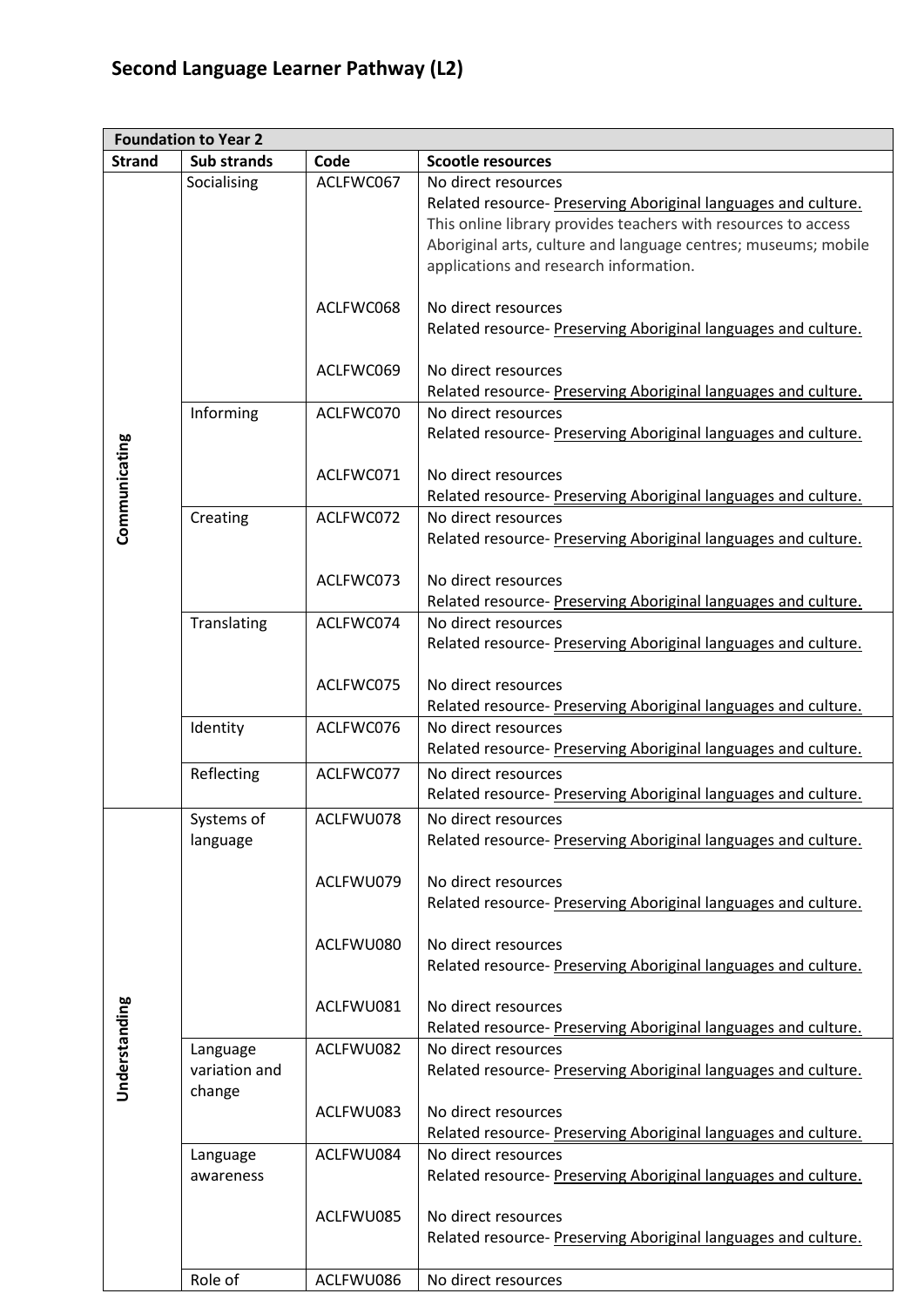| language and<br>culture |           | Related resource- Preserving Aboriginal languages and culture. |
|-------------------------|-----------|----------------------------------------------------------------|
| Role of                 | ACLFWU087 | No direct resources                                            |
| language                |           | Related resource- Preserving Aboriginal languages and culture. |
| building                |           |                                                                |

| Years 3 to 6  |                                     |           |                                                                                                                                                                                                                                                                     |
|---------------|-------------------------------------|-----------|---------------------------------------------------------------------------------------------------------------------------------------------------------------------------------------------------------------------------------------------------------------------|
| <b>Strand</b> | Sub strands                         | Code      | <b>Scootle resources</b>                                                                                                                                                                                                                                            |
|               | Socialising                         | ACLFWC088 | No direct resources<br>Related resource- Preserving Aboriginal languages and culture.<br>This online library provides teachers with resources to access<br>Aboriginal arts, culture and language centres; museums; mobile<br>applications and research information. |
|               |                                     | ACLFWC089 | No direct resources<br>Related resource- Preserving Aboriginal languages and culture.                                                                                                                                                                               |
|               |                                     | ACLFWC090 | No direct resources<br>Related resource- Preserving Aboriginal languages and culture.                                                                                                                                                                               |
|               | Informing                           | ACLFWC091 | No direct resources<br>Related resource- Preserving Aboriginal languages and culture.                                                                                                                                                                               |
| Communicating |                                     | ACLFWC092 | No direct resources<br>Related resource- Preserving Aboriginal languages and culture.                                                                                                                                                                               |
|               | Creating                            | ACLFWC093 | No direct resources<br>Related resource- Preserving Aboriginal languages and culture.                                                                                                                                                                               |
|               |                                     | ACLFWC094 | No direct resources<br>Related resource- Preserving Aboriginal languages and culture.                                                                                                                                                                               |
|               | Translating                         | ACLFWC095 | No direct resources<br>Related resource- Preserving Aboriginal languages and culture.                                                                                                                                                                               |
|               |                                     | ACLFWC096 | No direct resources<br>Related resource- Preserving Aboriginal languages and culture.                                                                                                                                                                               |
|               | Identity                            | ACLFWC097 | No direct resources<br>Related resource- Preserving Aboriginal languages and culture.                                                                                                                                                                               |
|               | Reflecting                          | ACLFWC098 | No direct resources<br>Related resource- Preserving Aboriginal languages and culture.                                                                                                                                                                               |
| Understanding | Systems of<br>language              | ACLFWU099 | No direct resources<br>Related resource- Preserving Aboriginal languages and culture.                                                                                                                                                                               |
|               |                                     | ACLFWU100 | No direct resources<br>Related resource-Preserving Aboriginal languages and culture.                                                                                                                                                                                |
|               |                                     | ACLFWU101 | No direct resources<br>Related resource- Preserving Aboriginal languages and culture.                                                                                                                                                                               |
|               |                                     | ACLFWU102 | No direct resources<br>Related resource- Preserving Aboriginal languages and culture.                                                                                                                                                                               |
|               | Language<br>variation and<br>change | ACLFWU103 | No direct resources<br>Related resource- Preserving Aboriginal languages and culture.                                                                                                                                                                               |
|               |                                     | ACLFWU104 | No direct resources<br>Related resource- Preserving Aboriginal languages and culture.                                                                                                                                                                               |
|               | Language<br>awareness               | ACLFWU105 | No direct resources<br>Related resource- Preserving Aboriginal languages and culture.                                                                                                                                                                               |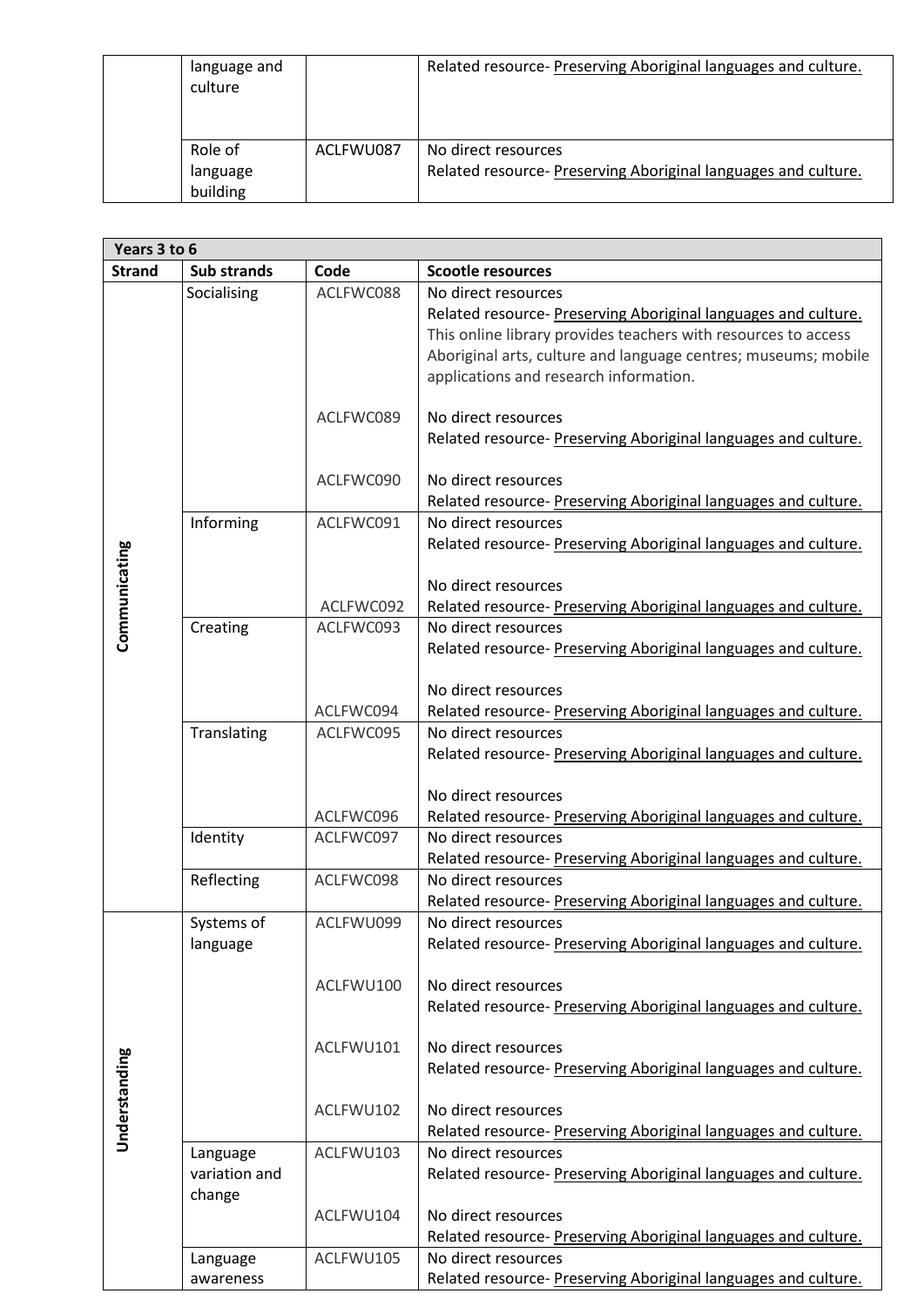|              | ACLFWU106 | No direct resources                                            |
|--------------|-----------|----------------------------------------------------------------|
|              |           | Related resource-Preserving Aboriginal languages and culture.  |
| Role of      | ACLFWU107 | No direct resources                                            |
| language and |           | Related resource- Preserving Aboriginal languages and culture. |
| culture      |           |                                                                |
| Role of      | ACLFWU108 | No direct resources                                            |
| language     |           | Related resource- Preserving Aboriginal languages and culture. |
| building     |           |                                                                |

| Years 7 to 10 |                    |           |                                                                |
|---------------|--------------------|-----------|----------------------------------------------------------------|
| <b>Strand</b> | <b>Sub strands</b> | Code      | <b>Scootle resources</b>                                       |
|               | Socialising        | ACLFWC109 | No direct resources                                            |
|               |                    |           | Related resource- Preserving Aboriginal languages and culture. |
|               |                    |           | This online library provides teachers with resources to access |
|               |                    |           | Aboriginal arts, culture and language centres; museums; mobile |
|               |                    |           | applications and research information.                         |
|               |                    |           |                                                                |
|               |                    | ACLFWC110 | No direct resources                                            |
|               |                    |           | Related resource- Preserving Aboriginal languages and culture. |
|               |                    | ACLFWC111 | No direct resources                                            |
|               |                    |           | Related resource- Preserving Aboriginal languages and culture. |
|               | Informing          | ACLFWC112 | No direct resources                                            |
|               |                    |           | Related resource- Preserving Aboriginal languages and culture. |
|               |                    |           |                                                                |
| Communicating |                    | ACLFWC113 | No direct resources                                            |
|               |                    |           | Related resource- Preserving Aboriginal languages and culture. |
|               | Creating           | ACLFWC114 | No direct resources                                            |
|               |                    |           | Related resource- Preserving Aboriginal languages and culture. |
|               |                    |           |                                                                |
|               |                    | ACLFWC115 | No direct resources                                            |
|               |                    |           | Related resource- Preserving Aboriginal languages and culture. |
|               | Translating        | ACLFWC116 | No direct resources                                            |
|               |                    |           | Related resource- Preserving Aboriginal languages and culture. |
|               |                    |           |                                                                |
|               |                    | ACLFWC117 | No direct resources                                            |
|               |                    |           | Related resource- Preserving Aboriginal languages and culture. |
|               | Identity           | ACLFWC118 | No direct resources                                            |
|               |                    |           | Related resource- Preserving Aboriginal languages and culture. |
|               | Reflecting         | ACLFWC119 | No direct resources                                            |
|               |                    |           | Related resource- Preserving Aboriginal languages and culture. |
|               | Systems of         | ACLFWU120 | No direct resources                                            |
|               | language           |           | Related resource- Preserving Aboriginal languages and culture. |
|               |                    | ACLFWU121 | No direct resources                                            |
|               |                    |           | Related resource- Preserving Aboriginal languages and culture. |
|               |                    |           |                                                                |
|               |                    | ACLFWU122 | No direct resources                                            |
|               |                    |           | Related resource- Preserving Aboriginal languages and culture. |
| Understanding |                    |           |                                                                |
|               |                    | ACLFWU123 | No direct resources                                            |
|               |                    |           | Related resource- Preserving Aboriginal languages and culture. |
|               | Language           | ACLFWU124 | No direct resources                                            |
|               | variation and      |           | Related resource- Preserving Aboriginal languages and culture. |
|               | change             |           |                                                                |
|               |                    | ACLFWU125 | No direct resources                                            |
|               |                    |           | Related resource- Preserving Aboriginal languages and culture. |
|               | Language           | ACLFWU126 | No direct resources                                            |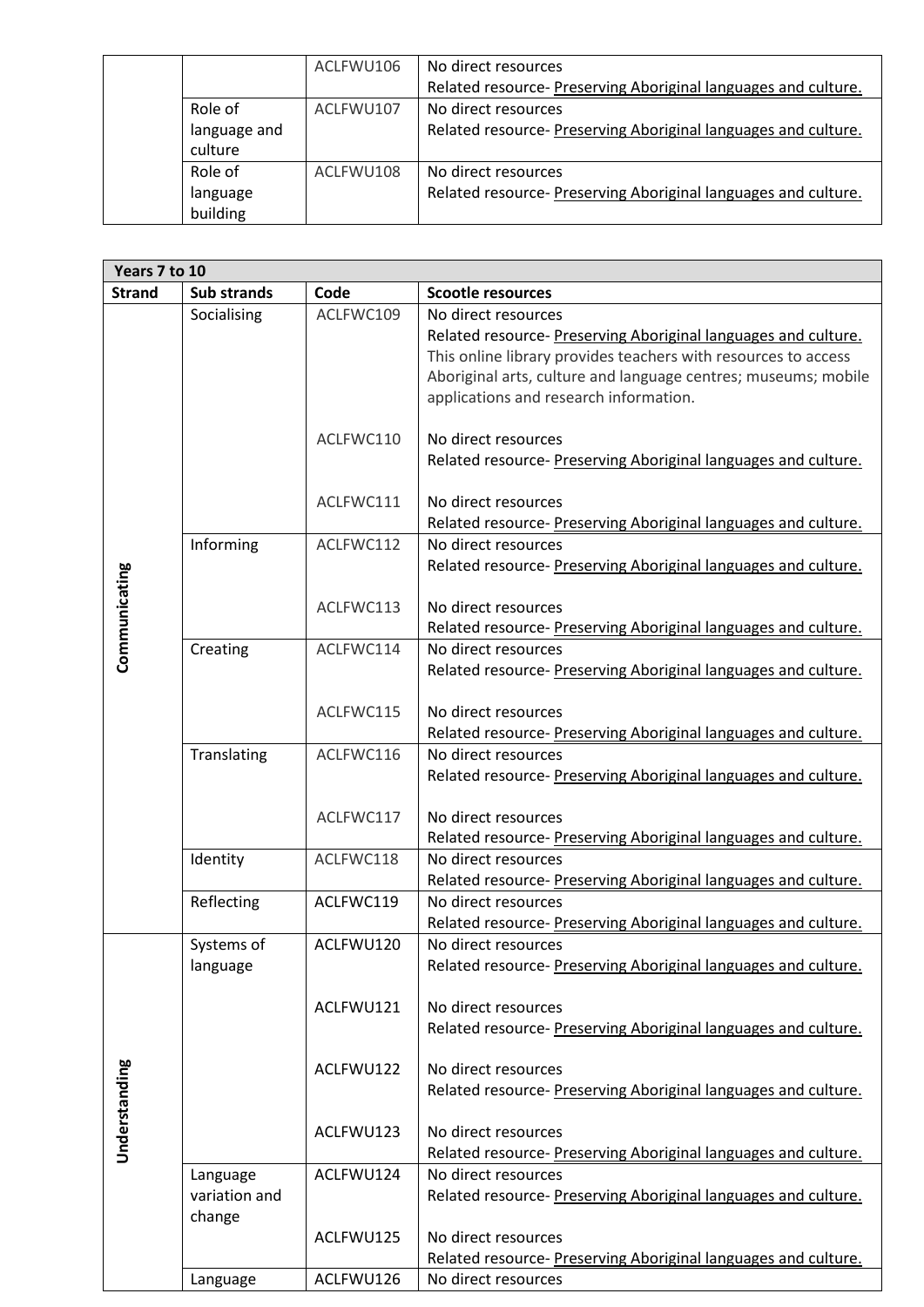| awareness    |           | Related resource- Preserving Aboriginal languages and culture.                       |
|--------------|-----------|--------------------------------------------------------------------------------------|
|              | ACLFWU127 | No direct resources<br>Related resource-Preserving Aboriginal languages and culture. |
| Role of      | ACLFWU128 | No direct resources                                                                  |
| language and |           | Related resource- Preserving Aboriginal languages and culture.                       |
| culture      |           |                                                                                      |
| Role of      | ACLFWU129 | No direct resources                                                                  |
| language     |           | Related resource- Preserving Aboriginal languages and culture.                       |
| building     |           |                                                                                      |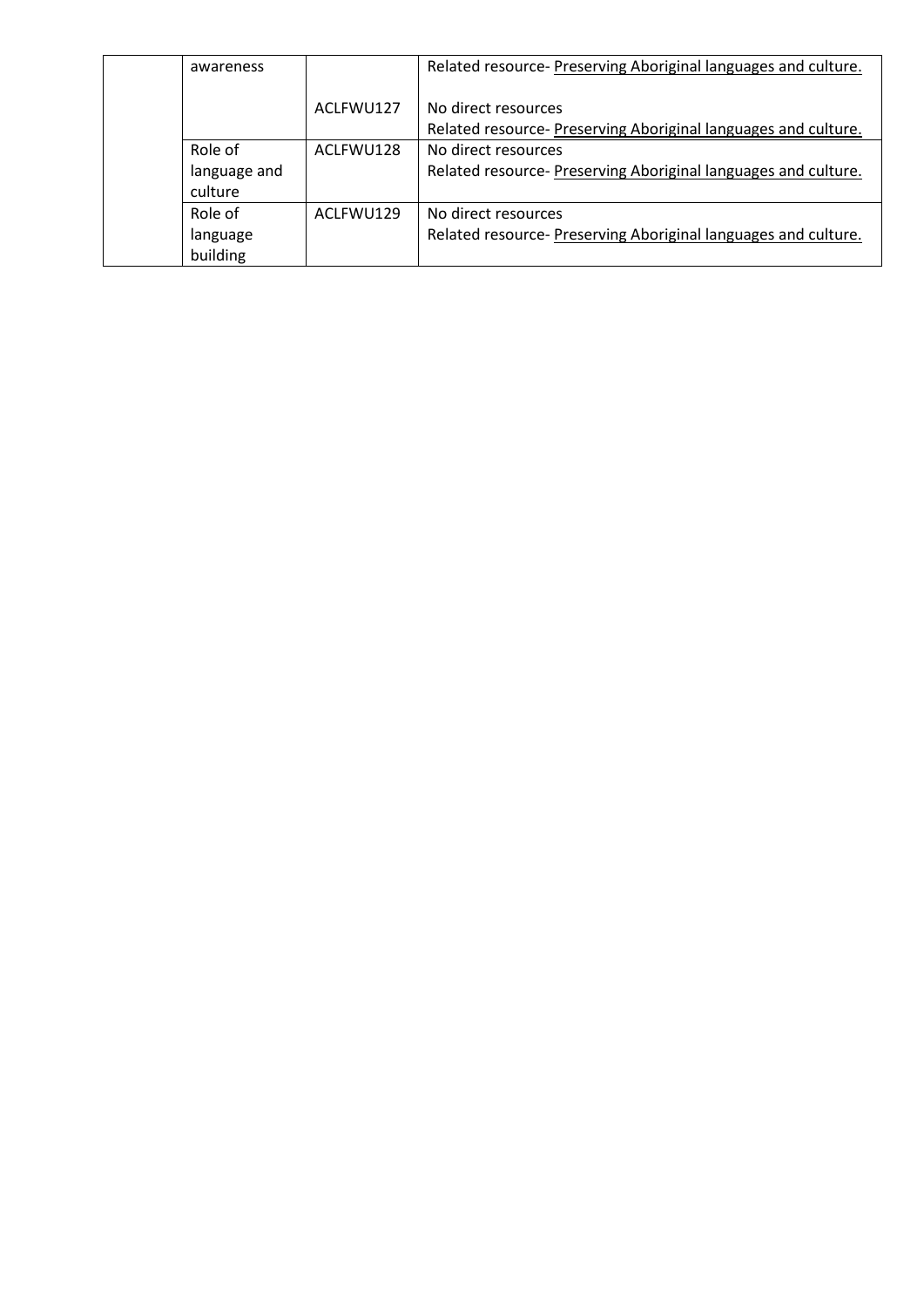### **[Preserving Aboriginal languages and culture.](https://www.scootle.edu.au/ec/resolve/view/M019562?accContentId=ACLFWC067)**

#### **TLF ID** M019562

#### **Educational value**

- This resource is of significant value in supporting the teaching and learning of Aboriginal languages and culture.
- This resource is extremely valuable in supporting the teaching and learning approaches suggested in the cross-curriculum priority area of Aboriginal and Torres Strait Islander histories and cultures and can be used to address the general capabilities areas of Personal and Social Capability and Intercultural Understanding.
- The content provided is primarily presented in the Western Australian context, enabling teachers to research and engage with local organisations to inform classroom activities.

The online library includes:

**\*ABC's [Indigenous Language Map](http://www.abc.net.au/indigenous/map/)** and **[Horton Aboriginal Language Boundaries Map](http://www.noongarculture.org.au/language/?searched=yes)** of [Western Australia](http://www.noongarculture.org.au/language/?searched=yes)

**\*Aboriginal languages in the Western Australian Curriculum:**

- **[School Curriculum and Standards Authority](http://wace1516.scsa.wa.edu.au/syllabus-and-support-materials/languages/aboriginal-languages-of-wa)** Aboriginal Languages of Western Australia.
- **[Department of Education](http://www.det.wa.edu.au/aboriginaleducation/apac/detcms/navigation/regional-websites/) (DoE)** Aboriginal Education, Education regional websites.
- DoE **[English as an additional Language or Dialect for](http://www.det.wa.edu.au/curriculumsupport/eald/detcms/portal/)  [Aboriginal students](http://www.det.wa.edu.au/curriculumsupport/eald/detcms/portal/)**.
- Australian Curriculum: **[Framework for Aboriginal Languages](http://www.australiancurriculum.edu.au/languages/framework-for-aboriginal-languages-and-torres-strait-islander-languages/rationale)  [and Torres Strait Islander Languages](http://www.australiancurriculum.edu.au/languages/framework-for-aboriginal-languages-and-torres-strait-islander-languages/rationale)**
- **Department of Education and Celebrate WA Aboriginal English story books (2016)**. Story books in Aboriginal English provide teachers and students with a unique resource that recognises and values cultural diversity in Western Australia and uses languages of Aboriginal peoples. View documentary videos about the projects completed in **[Medina](https://www.youtube.com/watch?v=nqT-J3nslRE)**, **[Kondinin](https://www.youtube.com/watch?v=2a2E695JTe8)**, and **[Wiluna.](https://www.youtube.com/watch?v=8VbZw21v0Tk)**

**\*Aboriginal Language Centres in Western Australia:**

- **[Kaartdijin Noongar](http://www.noongarculture.org.au/language/?searched=yes)**, service for 14 dialects of the South West region of Western Australia (includes Perth).
- **[Noongar Boodjar Language Cultural Aboriginal Corporation -](http://noongarboodjar.com.au/) [Noongar Language Centre](http://noongarboodjar.com.au/)**. Noongar is a language spoken across the Noongar nationl which ranges from south of the town of Geraldton to Esperance.
- **[Wangka Maya Pilbara Aboriginal Language Centre](http://www.wangkamaya.org.au/news)**, South Hedland.
- **[Kimberley Language Resource Centre](http://www.klrc.org.au/)**, Halls Creek.
- **[Yamaji Language Centre](http://ymac.org.au/tag/yamaji-language-centre/)**, Geraldton.
- **Bundiyarra - [Irra Wangga Language Centre](http://www.bundiyarra.org.au/index.php?page=irra_wangga_language_centre)**, services for the languages of the Midwest, Murchison and Gascoyne regions of Western Australia.
- **[Mirima Dawang Woorlab-gerring](http://www.mirima.org.au/)**: Language and Culture Centre, Kununurra.
- **[Mabu Yawuru Ngan-ga](http://www.yawuru.com/language-centre/)** the language centre at Nyamba Buru Yawuru (Broome) ensuring the continuation of the Yawuru language.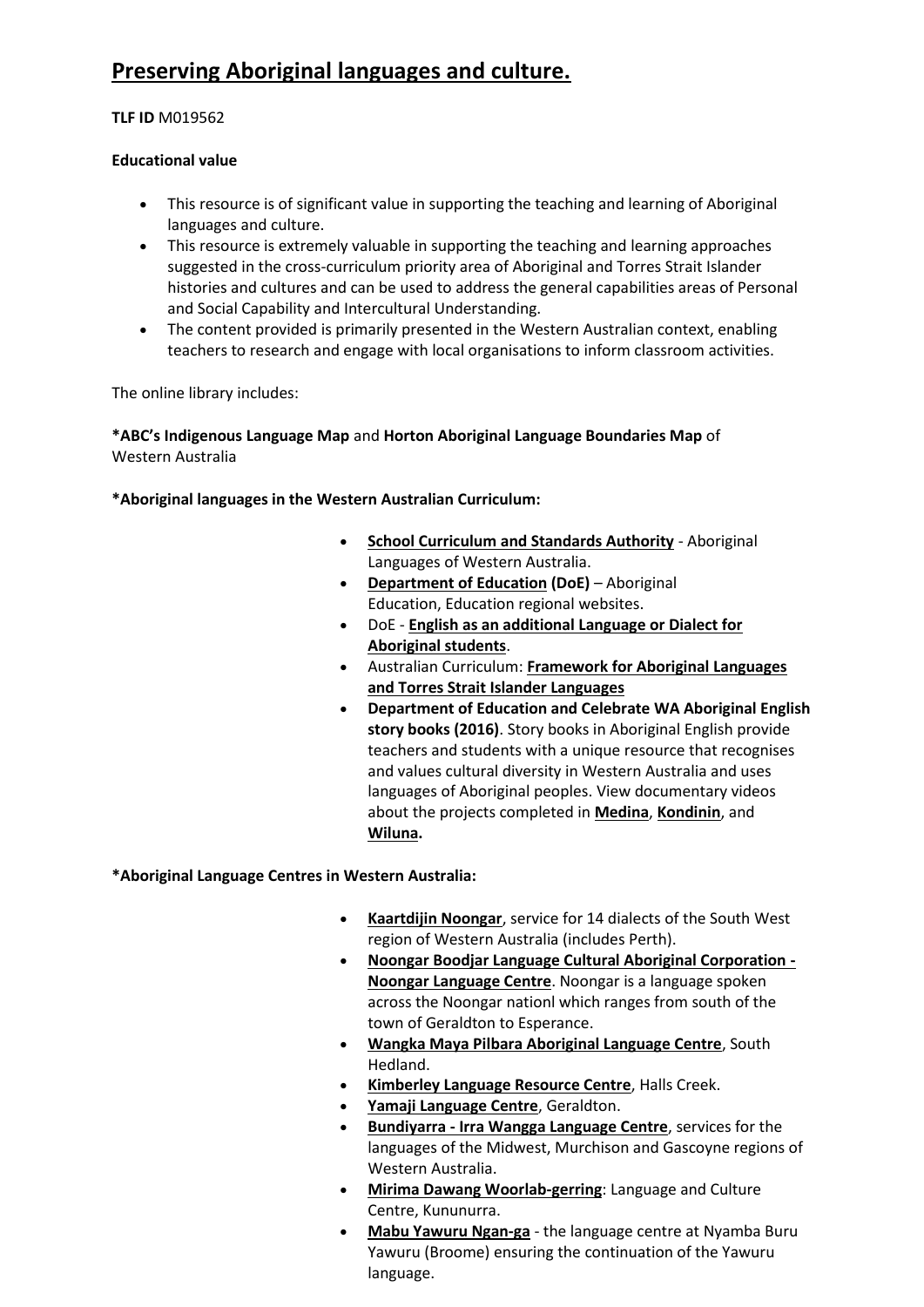**[The Goldfields Aboriginal Languages Project](http://wangka.com.au/index.php)** - commenced in 2011 originally to preserve the Goldfield's languages Ngalia and Tjupan, the project now includes the Kuwarra language, the Kaalamaya language of the Kubrun people in Kalgoorlie, Ngaju, Cundeelee Wangka and Ngalia.

\***[Map of Western Australian Aboriginal Arts Centres](http://www.artsedge.dca.wa.gov.au/Documents/ASIA%20Literacy%20Portal/1389_CAWA_ACCHWA_Map(1500x1900)_FINAL.pdf)**.

**\*Western Australian Museums:** 

- **[Western Australian Museum](http://museum.wa.gov.au/research/collections/anthropology-and-archaeology)**: The Museum's early collections reflect hunting and gathering lifestyles, and personal adornment of the peoples of the South West, Pilbara, Desert and Kimberley regions.
- **[Berndt Museum](http://www.culturalprecinct.uwa.edu.au/venues/berndt-museum?token_value=servOtherices&menu=6)**: The Berndt Museum holds extensive collections of Australian Aboriginal art and Aboriginal cultural materials, including the Carrolup collection of Noongar children's art.
- **[Dumbartung Aboriginal Corporation](http://www.dumbartungaboriginalcorporation.org/index.html)**: The Dumbartung Aboriginal Corporation strives to empower the healing of [Noongar] people's lives and communities through cultural initiatives that strengthen the spiritual identity and creates a sense of belonging. The Kyana Gallery and Keeping Rooms hold extensive exhibits and displays of significant and rare art works and artefacts from the South-West region of the Noongar people.

**\*Mobile device applications:**

- **[Mamang](https://itunes.apple.com/WebObjects/MZStore.woa/wa/viewSoftware?id=951598216&mt=8)**-a story based app to encourage cultural literacy, available for iOS and [Android.](https://play.google.com/store/apps/details?id=org.writingwa.mamang)
- **[Yawuru Ngan-ga](https://itunes.apple.com/au/app/yawuru-ngan-ga/id937162422?mt=8)** Explore the language of the Yawuru people from Broome, Western Australia iOS an[d Android.](https://play.google.com/store/apps/details?id=org.jila.yawuru&hl=en)

**\*Further reading and contacts:**

- **[The Wirlomin Noongar Language and Stories Project](http://wirlomin.com.au/) -** supports the maintenance of Noongar Language by sharing Wirlomin stories and dialect with Noongar families and communities as part of a process to claim, control and enhance Noongar cultural heritage. The project also aims to promote Noongar arts and cultura through language, storytelling, illustration, music, song and dance to the Noongar community in Perth, Albany and other selected regional centres and to provide an opportunity for people to participate in cross-cultural shared activities.
- **[Noongarpedia Project](https://incubator.wikimedia.org/wiki/Wp/nys/Main_Page)**  began in 2014 by a team from The University of Western Australia let by school of Indigenous studies professor and Noongar elder Leonard Collard, with Curtin University's John Hartley and the Miles Franklin awardwinning novelist Kim Scott.
- Capturing five Indigenous languages, 54 Indigenous voices and 26 original tracks, **[#SoundsOfThePilbara II](https://soundcloud.com/musicwa/sets/sounds-of-the-pilbara-ii-songs-in-language)** has launched and is ready to be listened to and inspire! Sounds Of The Pilbara II showcases five Indigenous languages from WA's Pilbara region including Nyiyaparli, Nyanguamarta, Nyamal, Ngarluma and Kurrama. Recorded over three weeks in a temporary studio in South Hedland, the compilation features 26 tracks, and the